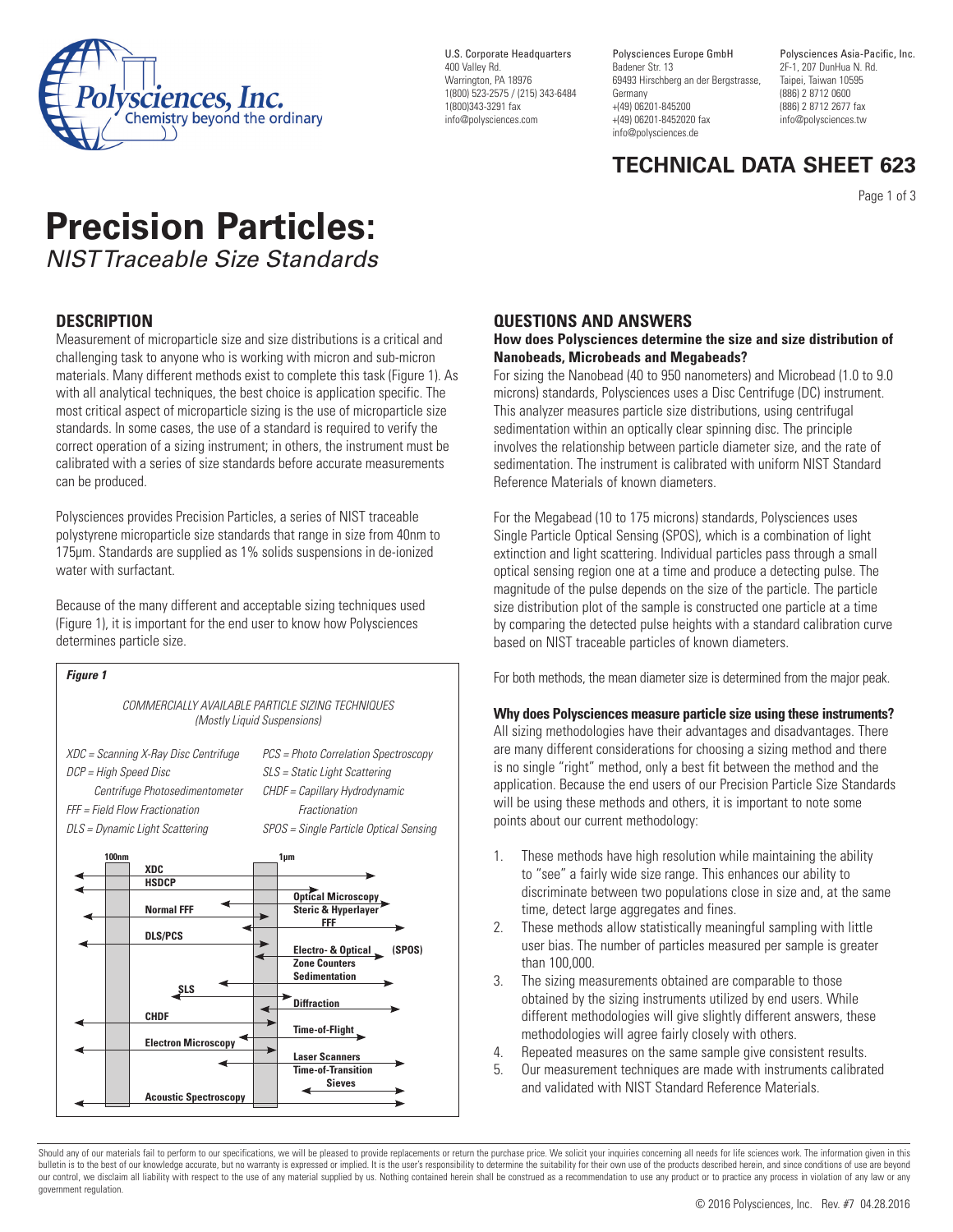# **TECHNICAL DATA SHEET 623**

#### **How does Polysciences trace the size of their standards to the NIST Standard Reference Particles?**

The certified mean diameters of Polysciences' Precision Particle Size Standards are measured by Disc Centrifuge and Single Particle Optical Sensing instruments. Validation of the accuracy of the calibration method is performed using NIST Standard Reference Materials (1690, 1692 and 1961). Traceability of the calibrated mean diameter to NIST Standard Reference Materials is provided through an unbroken chain of measurement using defined procedures and documented uncertainties.

#### **How do the Polysciences NIST Traceable Particle Size Standards compare to those of others?**

Historically, very low % CVs (typically 1% or less) have been reported for particle size standards. This may be due to the fact that the particles were measured using electron microscopy techniques. Disadvantages of this method include sampling error due to a statistically small number of particles actually measured, and the possibility of user bias in taking the measurements. Polysciences has found that when these types of samples are measured using our sizing techniques and equipment, the % CVs are often in the range of approximately 2 to 4%. However, it is important to note that these standards are certified for mean diameter only; standard deviations and CVs are provided solely for informational purposes.

As a primary manufacturer of monodisperse particles for FDA-regulated industries, Polysciences must take into consideration the outlying peaks found in many "monodisperse" standards. We employ manufacturing methods to reduce the impact of these outliers. Our refined manufacturing methods enable Polysciences to produce calibration grade particle size standards with a narrower CV than many international standards.

The monodispersity of Polysciences' NIST Traceable Precision Particle Size Standards, as indicated by the coefficient of variation of the mean diameter of the particles in the sample, is comparable and often smaller than those offered by other vendors. In some cases, Polysciences' Precision Particle Size Standards are more monodisperse than the NIST Standard Reference Materials to which they are traced.

## **IMPORTANT NOTE ON EXPECTED RESULTS**

For NIST-Traceable Size Standards, the formal Lot-specific mean diameter is provided on the Certificate of Calibration and Traceability. We do not offer pass / fail criteria as these need to be established by each customer, taking the underlying sizing methodology, software algorithms, historical instrument performance, and sample preparation into consideration.

We anticipate that different values will be returned by different sizing methodologies, though it is often possible to establish a high correlation between them. *See References for information regarding different sizing methodologies.* 

We encourage facilities to conduct several runs over time (and of different Lots of size standards, if available), when establishing in-house criteria related to instrument performance. This allows operators to develop a deeper understanding of their instruments (both capabilities and limitations) and to set meaningful QC specifications.

#### **Size Comparison of Representative Lots of Polysciences' NIST Traceable Particle Size Standards with Competitive Products**

| Source        | <b>Nominal Size</b> | Measured Size <sup>1</sup> | $%$ $CV$         |
|---------------|---------------------|----------------------------|------------------|
| Polysciences  | 275nm               | $2742$ nm                  | $2.2\phantom{0}$ |
| <b>NIST</b>   | 300nm               | 266 <sup>2</sup> nm        | 3.2              |
| Polysciences  | 500 <sub>nm</sub>   | 512 <sup>2</sup> nm        | 1.8              |
| Competitor    | 500 <sub>nm</sub>   | $4922$ nm                  | 2.2              |
| Polysciences  | $1.0 \mu m$         | $1.013 \mu m$              | 2.6              |
| Competitor    | $1.0 \mu m$         | $1.013 \mu m$              | 4.3              |
| Polysciences  | $20.0 \mu m$        | $19.47^{3}$ µm             | 2.6              |
| Competitor    | $20.0 \mu m$        | $19.14^{3}$ µm             | 3.6              |
| <b>Source</b> | Nominal Size        | Measured Size <sup>1</sup> | <u>% CV</u>      |
| Polysciences  | $30.0 \mu m$        | $29.51^{3}$ um             | 1.3              |
| <b>NIST</b>   | $30.0 \mu m$        | $28.41^{3}$ µm             | 3.2              |
| Polysciences  | $50.0 \mu m$        | $48.63^{3} \mu m$          | 2.6              |
| Competitor    | $50.0 \mu m$        | $48.45^{3}$ µm             | 3.2              |
| Polysciences  | $100.0 \mu m$       | $102.773 \mu m$            | 2.1              |
| Competitor    | $100.0 \mu m$       | 98.70 <sup>3</sup> µm      | 2.8              |

1 Number Weight Mean Diameter

2 Measured by Disc Centrifuge

3 Measured by SPOS

## **NIST TRACEABLE PRECISION PARTICLE SIZE STANDARDS TABLES**

#### **Nanobeads**

| <b>Catalog#</b> | % Solids | <b>Nominal</b><br><b>Size</b> | <b>Size Range</b> | Meth-<br>$\mathbf{0} \mathbf{d}^4$ |
|-----------------|----------|-------------------------------|-------------------|------------------------------------|
| 64004-15        | $1\%$    | 40 <sub>nm</sub>              | 36.0-44.0nm       | DC                                 |
| 64005-15        | 1%       | 50 <sub>nm</sub>              | 45.0-55.0nm       | DC                                 |
| 64006-15        | 1%       | 60 <sub>nm</sub>              | 55.0-64.0nm       | DC                                 |
| 64007-15        | 1%       | 70 <sub>nm</sub>              | 65.0-74.0nm       | DC.                                |
| 64008-15        | 1%       | 80 <sub>nm</sub>              | 75.0-84.0nm       | DC                                 |
| 64009-15        | 1%       | 90 <sub>nm</sub>              | 85.0-94.0nm       | DC                                 |
| 64010-15        | 1%       | 100 <sub>nm</sub>             | 95.0-110.0nm      | DC                                 |
| 64011-15        | 1%       | 125nm                         | 120.0-130.0nm     | DC                                 |
| 64012-15        | 1%       | 150 <sub>nm</sub>             | 140.0-160.0nm     | DC                                 |
| 64013-15        | 1%       | 200 <sub>nm</sub>             | 190.0-210.0nm     | DC                                 |
| 64014-15        | 1%       | 250 <sub>nm</sub>             | 240.0-260.0nm     | DC                                 |
| 64015-15        | 1%       | 300 <sub>nm</sub>             | 285.0-315.0nm     | DC                                 |
| 64016-15        | 1%       | 350 <sub>nm</sub>             | 335.0-365.0nm     | DC                                 |
| 64017-15        | $1\%$    | 400 <sub>nm</sub>             | 380.0-420.0nm     | DC                                 |
| 64018-15        | 1%       | 450 <sub>nm</sub>             | 430.0-470.0nm     | DC                                 |

Should any of our materials fail to perform to our specifications, we will be pleased to provide replacements or return the purchase price. We solicit your inquiries concerning all needs for life sciences work. The informa bulletin is to the best of our knowledge accurate, but no warranty is expressed or implied. It is the user's responsibility to determine the suitability for their own use of the products described herein, and since conditi our control, we disclaim all liability with respect to the use of any material supplied by us. Nothing contained herein shall be construed as a recommendation to use any product or to practice any process in violation of a government regulation.